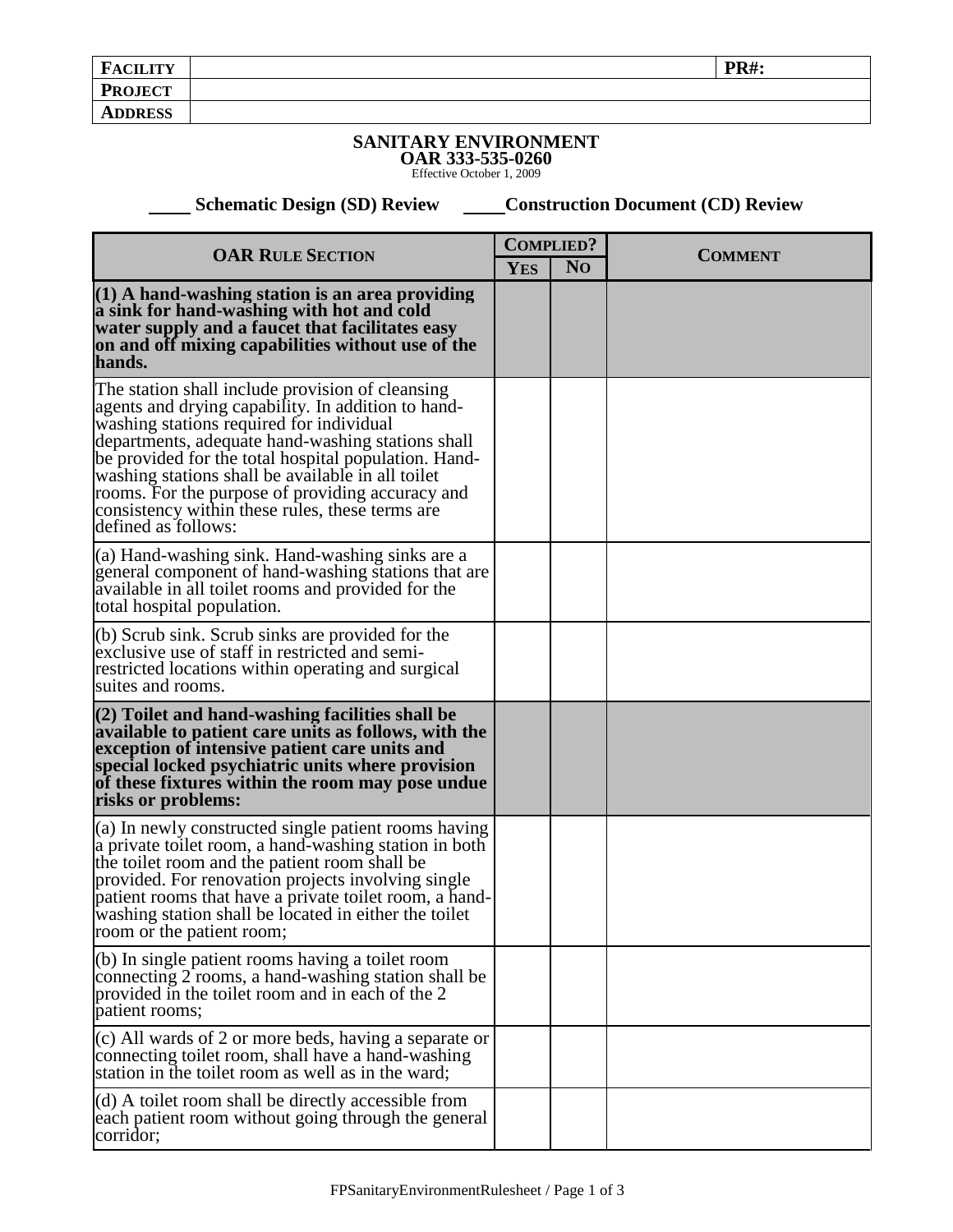| <b>OAR RULE SECTION</b>                                                                                                                                                                                                                                                                                                                                                                                                                                                                                                                                                                                                                                                                |  | <b>COMPLIED?</b> | <b>COMMENT</b> |
|----------------------------------------------------------------------------------------------------------------------------------------------------------------------------------------------------------------------------------------------------------------------------------------------------------------------------------------------------------------------------------------------------------------------------------------------------------------------------------------------------------------------------------------------------------------------------------------------------------------------------------------------------------------------------------------|--|------------------|----------------|
|                                                                                                                                                                                                                                                                                                                                                                                                                                                                                                                                                                                                                                                                                        |  | N <sub>O</sub>   |                |
| (e) One toilet room shall serve not more than 4<br>patients or two patient rooms; and                                                                                                                                                                                                                                                                                                                                                                                                                                                                                                                                                                                                  |  |                  |                |
| (f) In general psychiatric units, the hand-washing<br>station may be omitted from the patient room when a<br>hand-washing station is located in an adjoining toilet<br>room. Toilet and hand-washing stations in special-<br>care, locked psychiatric units may be provided based<br>on patients' needs and the Patient and Staff Safety<br>Assessment.                                                                                                                                                                                                                                                                                                                                |  |                  |                |
| $(3)$ Toilet rooms, conveniently located and<br>separate from those used by patients, shall be<br>provided for all hospital personnel.                                                                                                                                                                                                                                                                                                                                                                                                                                                                                                                                                 |  |                  |                |
| No toilet room shall open directly into any room in<br>which food, drink, or utensils are handled or stored.                                                                                                                                                                                                                                                                                                                                                                                                                                                                                                                                                                           |  |                  |                |
| (4) Clean Utility or Clean Storage:                                                                                                                                                                                                                                                                                                                                                                                                                                                                                                                                                                                                                                                    |  |                  |                |
| Each patient care unit shall include or have direct<br>access to a clean utility room or area open to the<br>corridor containing a work counter, hand-washing<br>station and facilities for storage and distribution of<br>clean and sterile supply materials. If the room is<br>used for clean storage only, the hand-washing sink<br>may be omitted. If the utility area is open to the<br>corridor, all supply cabinets shall be fully enclosed.                                                                                                                                                                                                                                    |  |                  |                |
| (5) Soiled Utility or Soiled Holding:                                                                                                                                                                                                                                                                                                                                                                                                                                                                                                                                                                                                                                                  |  |                  |                |
| Each patient care unit shall include or have direct<br>access to a soiled utility room or a soiled holding<br>room as required in other related sections.                                                                                                                                                                                                                                                                                                                                                                                                                                                                                                                              |  |                  |                |
| (a) Soiled utility rooms shall contain a clinical sink<br>or equivalent flushing rim sink. Where a bed pan<br>flushing device is provided in patient toilet rooms, a<br>utility sink may be provided in the soiled utility<br>room instead of a clinical sink. The utility sink shall<br>be at least 10 inches deep and measure at least 22<br>inches by 21 inches. Each soiled utility room shall<br>also provide a hand-washing station, work counter,<br>waste receptacle and linen receptacle for collection<br>and disposal of soiled materials, including separate<br>infectious waste storage if not provided elsewhere,<br>and recycle storage if part of hospital operations. |  |                  |                |
| (b) Soiled holding rooms. Soiled holding rooms are<br>intended for temporary holding of soiled material.<br>Clinical sinks and work counters are not required in<br>rooms used only for temporary holding of soiled<br>material. If the flushing-rim clinical sink is not<br>provided, facilities for cleaning bedpans shall be<br>provided elsewhere.                                                                                                                                                                                                                                                                                                                                 |  |                  |                |